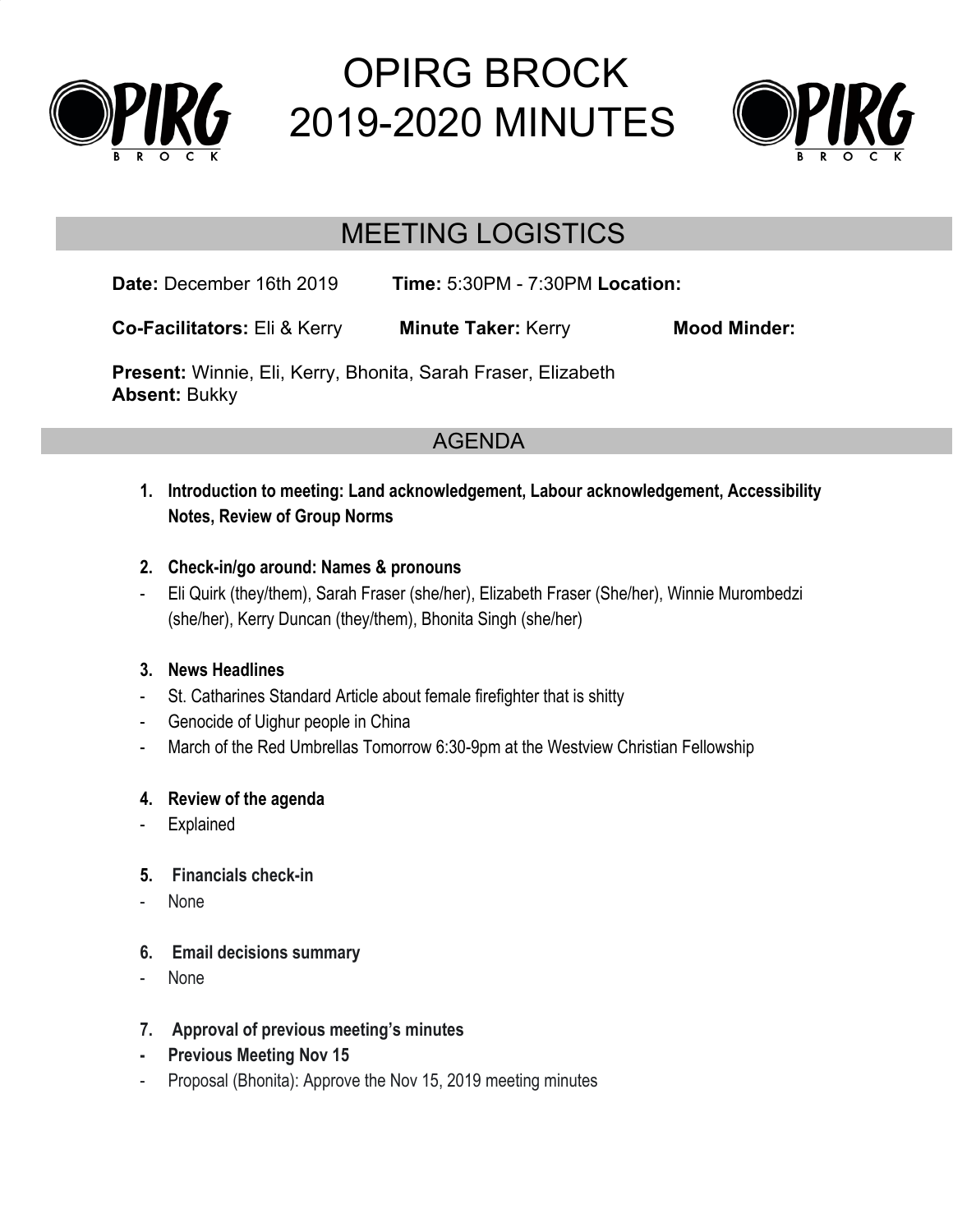- Decision: Consensus
- Bukky's feedback:
- Task: Kerry show Eli how to add the signatures and post

#### **8. Clearing of the air**

- Move this to the end

### **9. Community Opt-Ins**

- Lauren Corman (previous member)
	- Proposal: Approved (Consensus)
	- Decision: Consensus
	- Bukky's feedback:
- Moe Constantine
	- Proposal: Approved (Consensus)
	- Decision: Consensus
	- Bukky's feedback:
- Emily Green
	- Proposal: Approved (Consensus)
	- Decision: Consensus
	- Bukky's feedback:
- Kaho Nishibu
	- Proposal: Approved (Consensus)
	- Decision: Consensus
	- Bukky's feedback:
- Kostyn Petrunick
	- Proposal: Approved (Consensus)
	- Decision: Consensus
	- Bukky's feedback:
- Gavin Fearon
	- Proposal: Approved (Consensus)
	- Decision: Consensus
	- Bukky's feedback:
- Task: Kerry follow up with these members to let them know the payment process
- Task: Kerry post about memberships and send a reminder email to members

#### **10. Board reports**

**- Bhonita-**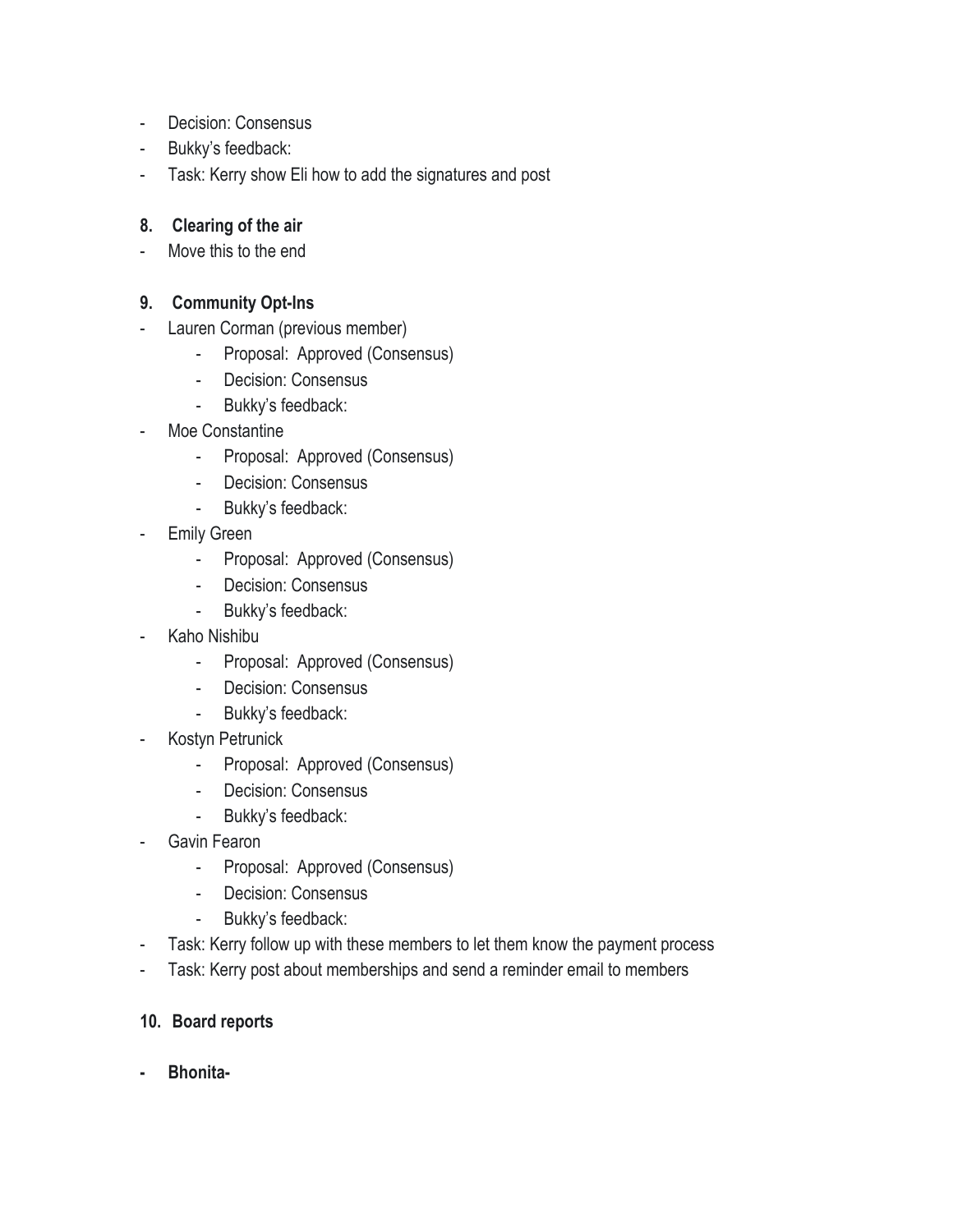- For open Accountability process, committee is currently in communications with lawyers and parties
- Lawyers have not yet replied so going to follow up in January
- Volunteered at the Free Store
- Reviewing Provincial emails

#### **- Eli**

- Joined as a member and Board member last month
- Sent out dates for Board Meetings until next December
- Met with Kerry, and they helped me transitioned with a binder
- Sent out agenda
- Volunteered at Free Store
- KOBA Meeting
- Going to sell discount cards
- Sent message to Kecha
- Got access to Board account

# **- Winnie**

- Finance committee met 3 weeks ago and last week
- Discussed ways of keeping OPIRG alive
- Took 10 Cards to sell
- Finance and Human Resources need to deal with things

# **11. Staff reports**

- **- Kerry**
	- Working on the KOBA planning
	- Committee meetings
	- Community meetings
	- Planning future programming
		- Pride Week (Film, Concert)
		- Film Series at the PAC with SKC
		- Anti Oppression Workshop Series
	- Placement supervision
		- Outreach team (3 Public Health)
			- Sent out a Community Supports Survey to over 100 organizations,
				- groups, projects, and people
			- Tabled weekly at Brock
		- Naloxone Harm Reduction Trainings (2 Public Health)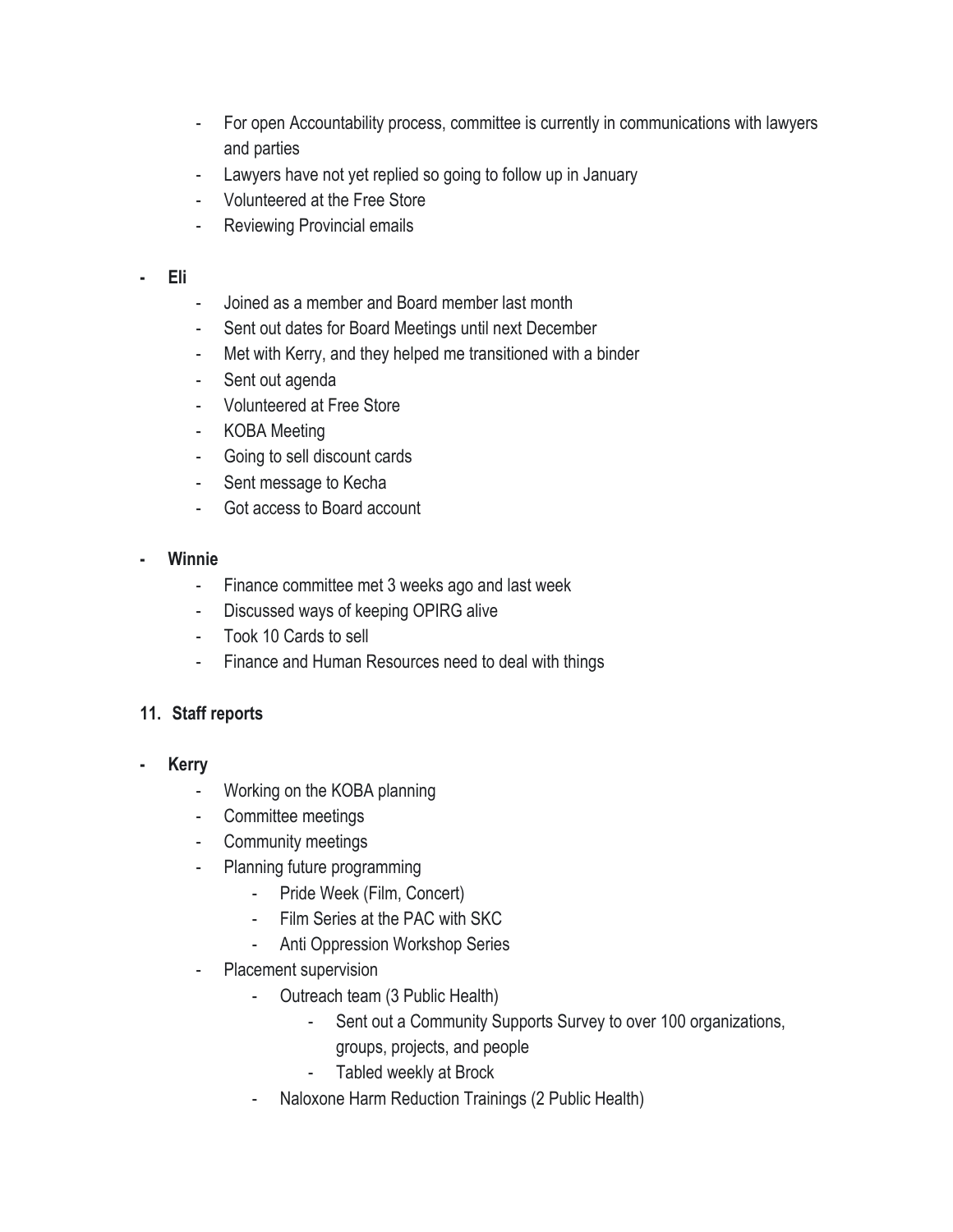- Hosted 2 trainings 1 at MIW, 1 in SJC with good attendance
- Grants Research (1 Public Health)
	- Still waiting on the follow up research
- Fundraiser Developer (1 Public Health)
	- Research, created, and launched our Patreon account
- Niagara Social Justice Coalition (3 Public Health & 1 CPCF)
	- Did research for a Public Health focused social media series
	- Were on a panel focused on Ford and Public Health
- Niagara Reproductive Justice (1 Women & Gender Studies)
	- Working on the organization's core team and outreach team to help expand their work
- OPIRG Brock Publications (1 Women & Gender Studies)
	- Researching getting funding to have a project focused on community publishing and doing a publication of the Coming Out Monologues
- Free Store (1 Geography & Tourism)
	- Coordinating the Donations and Events Teams
- Free Store as part of the Shop Small Market Crawl (once in September, once in Nov)
- Went to the Provincial meeting (with necessary follow up) and have been doing follow up calls with the Chapter Support Collective
- Presented at the OPIRG York Board on rights and responsibilities

# **12. Items brought forward:**

- Provincial Budget fees & Provincial Updates & IACLEA

- OPIRG York has been having issues
- Provincial had to call a lawyer to deal with \$3500
- Proposal: the OPIRG Brock Board of Directors approves Provincial use \$3500 of Provincial money on a lawyer (retainer fee)
- Decision: Approved
- Bukky's feedback:
- Task: Kerry follow up to make sure all approvals are passed along to Provincial
- Task: Bhonita will draft a letter on behalf of our Board to York Board and send to everyone for review
- Proposal : Approve 3% Provincial Fees for the 2020-2021
- Because our income is \$0 and has been since 2018, we are slated to receive equalization payments (Provincial fees are received and disbursed based on a formula where PIRGs with more money pay more so that PIRGs with less can receive a payment back)
- At the 3% rate, we will receive \$2,037.32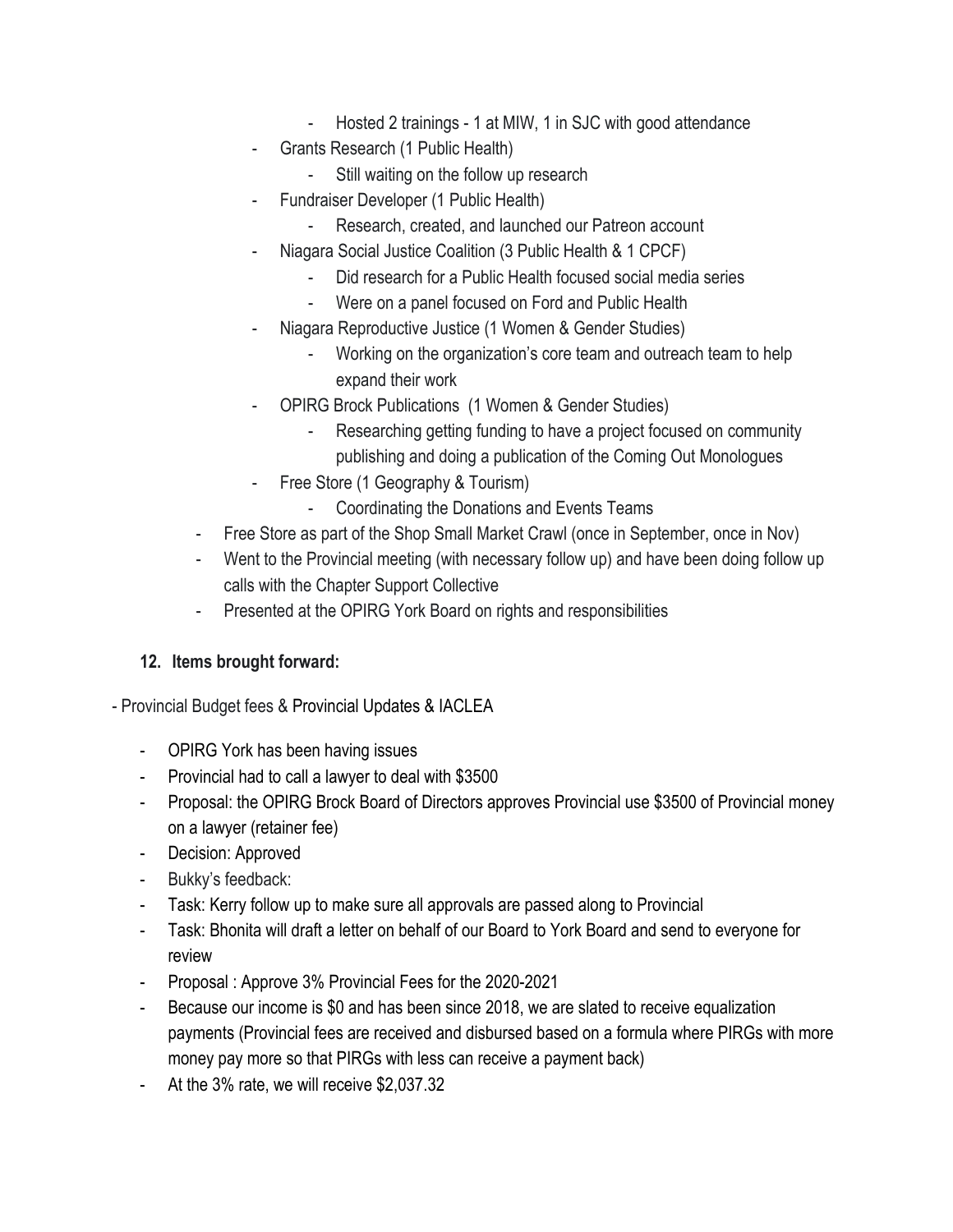- There wasn't the option to advocate for a higher rate because of the financial precarity of the other PIRGs (all of who are impacted by SCI)
- Decision: Approved
- Bukky's feedback:
- Task: Kerry or Bhonita communicate with Provincial that we have approved the 3% rate
- IACLEA is a private security association that has emerged at Laurier, which is concerning for many reasons as their policies include the option of arming these security guards and potentially building a detention space. These security guards are called Special Constables and are most often in plain clothes
- All chapters were tasked with following up to see if IACLEA Special Constables are working on our campuses - they are at Brock (we had one of them come to a Free Store).
- Task: Kerry continuing to follow up with HRE to get access to the Brock Special Constable guidelines

# -New Board Member Outreach

- Board Members Needed
- Proposal: Board formally accept Kecha's resignation
- Decision: (Sad) Approval
- Bukky's feedback:
- We might need to consolidate portfolios (potentially putting Community/Campus Liaisons into one
- Task: Eli can send everyone Board Portfolios
- Task: Eli go through Board Account and reply to necessary emails
- Kerry can promote generally to let people know there are spaces on the Board, what that entails, and put it on social media
- Task: Bhonita follow up with Taylor Beckett
- Task: Winnie contact Mutsa
- Task: Eli follow up with Alex from the Board account about past application

# -Niagara Social Justice Coalition

- January 15, 3-5pm is the first public coalition meeting still deciding on a location
- Task: Eli will sit on coalition as part of the Community Liaison Committee

# **13. Committee Updates, Feedback, Goals, & Proposals**

- Finance
	- Paypal has been set up and linked to the website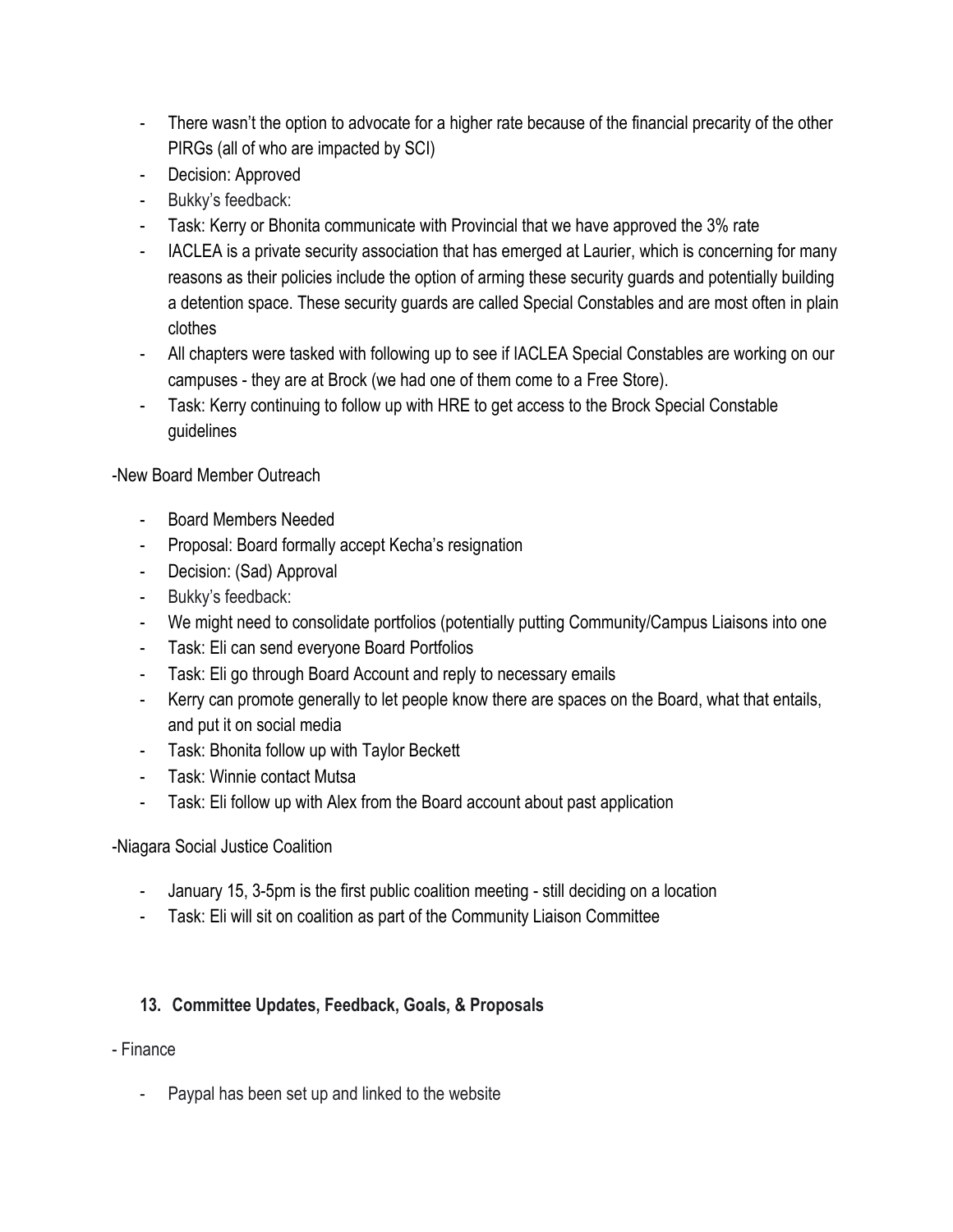- Patreon has been launched
- People are now selling discount cards
- Actuals show that end of January is the time we need to lay off staff
- Task: Winnie working with the union to figure out obligations and options (needs to include discussion with union and Kerry on what would be best)
- Task: For Jan 21 Board Meeting, we need to review a staffing proposal that offers options

#### - Communications

- Has not met
- There needs to be a reassessment of how to make this committee work
- Task: We need to come up with a posting schedule

#### - Accountability

- Doing follow up with the lawyer and past employees
- More discussion needs to happen in-camera

#### **14. New Items:**

- Keep OPIRG Alive Campaign Updates
- Board Fundraising Proposal
- Proposal: that the board approves the 5 [Board KOBA fundraising proposals](https://docs.google.com/document/d/1JtqnwP9NTqz6OxryCkExCz65lyynzpXi5BNZc9XeDkY/edit)
	- 1. KOBA Team Breakdown
		- Decision: Consensus
		- Bukky's feedback:
	- 2. Board Responsibilities in KOBA
		- Decision: Consensus
		- Bukky's feedback:
	- 3. Patreon Perks
		- Includes adding voting rights to Action Groups and Business Members at the AGM
		- Will include adding some programming that had been in the long term visioning anyway
		- Decision: Consensus
		- Bukky's feedback:
	- 4. Fundraising Events
		- **Monthly Raffles** (First one is Jan 20 at Brock Pride Concert)
		- One of the KOBA teams is devoted to this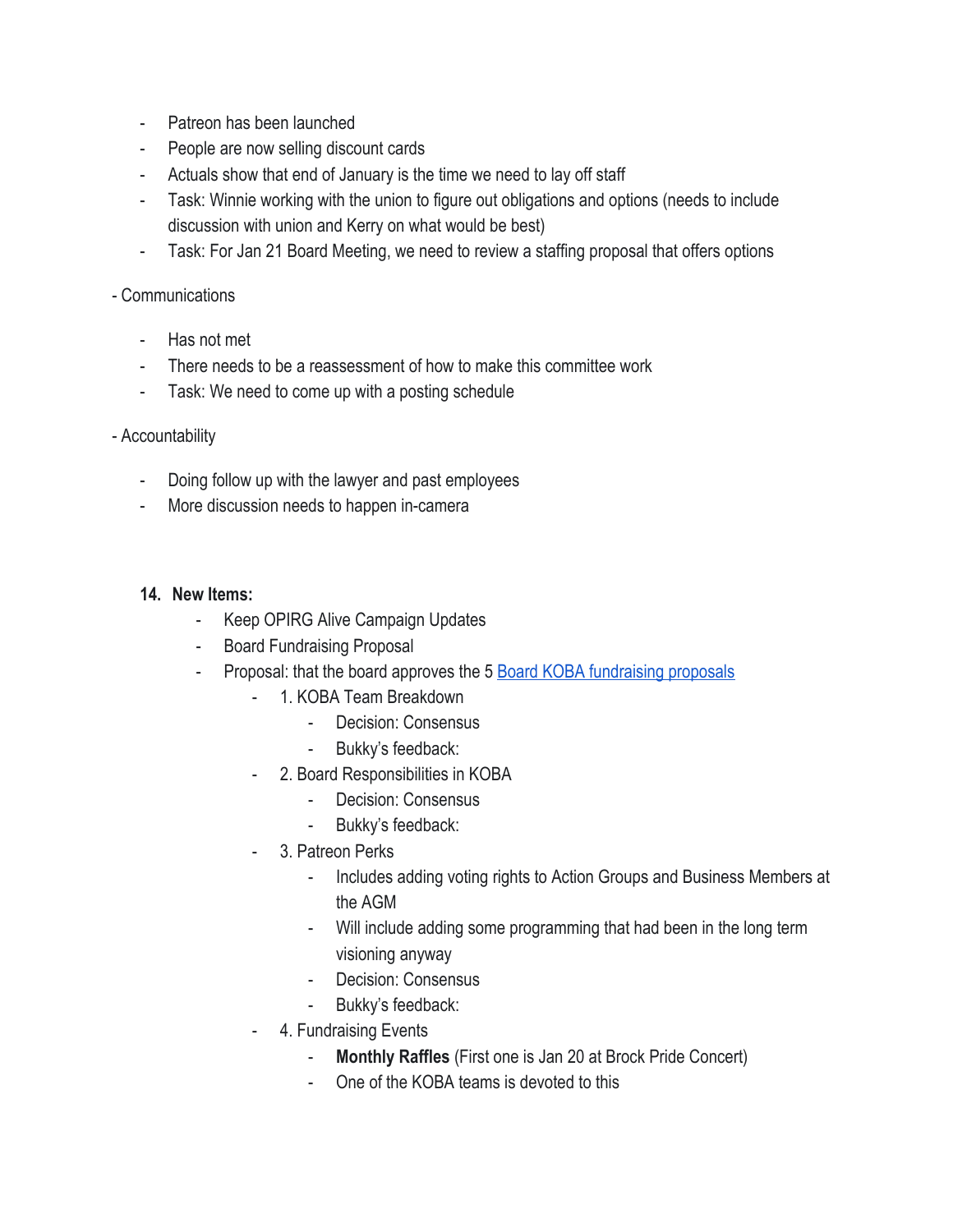- Helps us with promoting shopping local
- Decision: Consensus
- Bukky's feedback:
- Task: Need to figure out how tickets will works
- **- Ticketed dinner organized by the Board**
- Targeting audience that wouldn't necessarily come to other OPIRG fundraisers
- Task: Board must bring an event proposal to the Jan 21 Board meeting including plan for date, location, budget, food plan, promo plan, ticket selling plan
- **- Telethon style concert at Warehouse in May**
- 80s/90s themed
- Goal would be to have a 12 hour ongoing fundraiser where people can call in/ text in to send money and that we would film it PBS style (probably on a livestream)
- Let's us engage all of the artists and musicians we know in downtown to help with fundraising
- Decision: Consensus
- Bukky's feedback:
- Task: KOBA team needs to bring an event proposal to the February 18 Board meeting including plan for date, location, budget, promo plan, ticket selling plan
- 5. KOBA Marketing Materials
	- Ran out of time, so need to send via email or deal with at next meeting
- Task: Kerry do the follow up with all of the KOBA teams to delegate the work
- Programming Updates
	- Task: Kerry send list of programming via email to everyone
	- We have been good about doing events that only costs us staff hours and not additional budget
	- Task: Kerry needs to report the costs that she is incurring especially for marketing and travel/ gas
	- Task: Before Jan 21 Board Meeting, Kerry must submit all past receipts/ expense forms and/or build a costing sheet for all past expenses she has incurred
	- Task: At Jan 21 Board meeting, we will need to look at how to readjust capacities around programming
	- Task: For Jan 21 Board meeting, Kerry must bring a staff breakdown of what is needed for programming (including placement supervision)
	- 15. Next Meeting (Jan. 21st 5:30pm-7:30pm at PLN)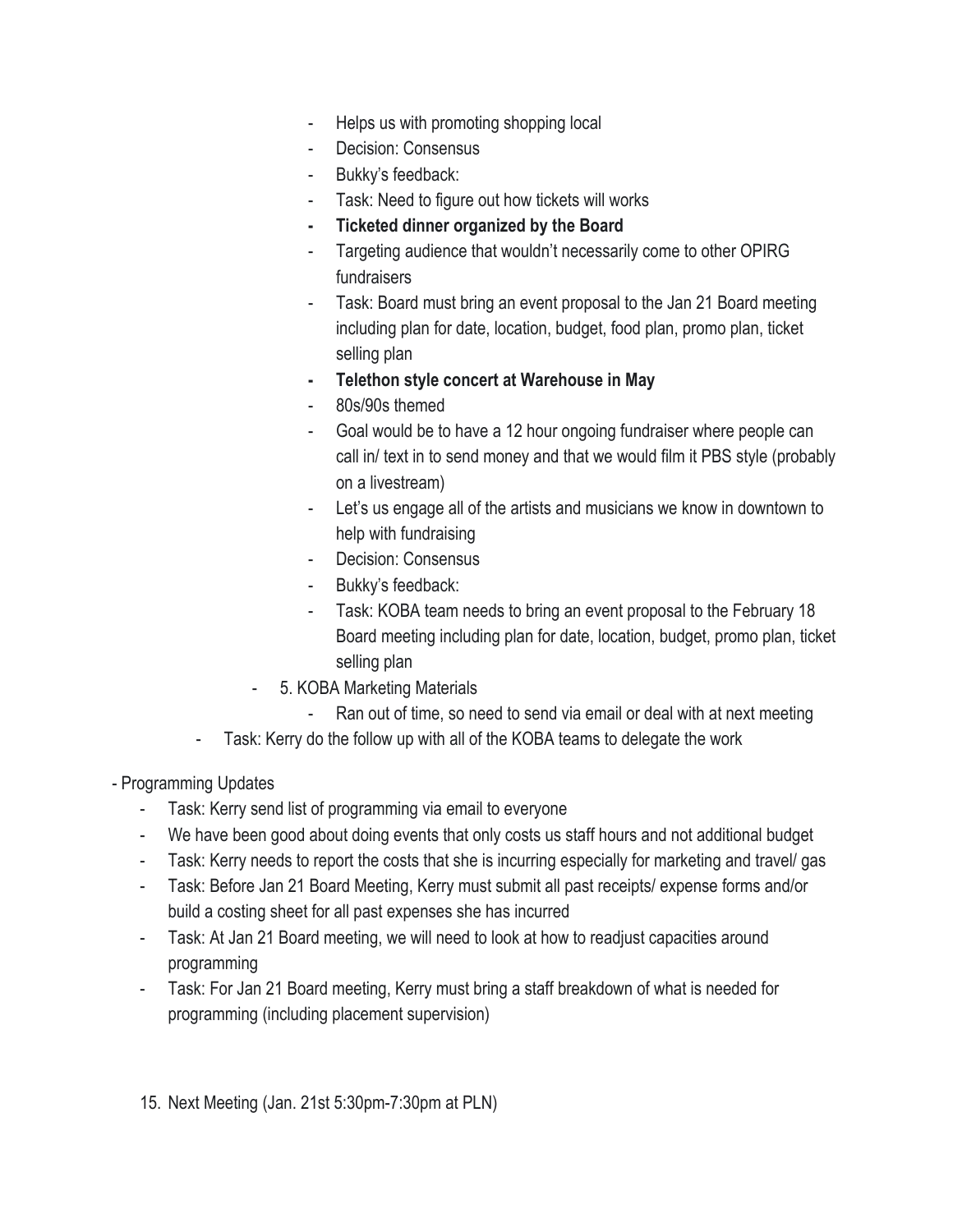- Location/ Space Update
- DART main stages and casting
- Official Officer elections needed for CRA (President, Vice President, Secretary, Treasurer)

# **16. In camera agenda points:**

- Free Store
	- Martin Moontoes came to the last Free Store and would not leave after being asked several times
	- He had been lingering around the Free Store, asking people about why they thought OPIRG was useful and why we had all of our policies (assuming he was referring to the Safer Space Policy)
	- He would not leave and insisted on talking to Kerry about why he was not welcome in the space
	- He was told that if he had a problem, he should talk to the Board
	- He insisted that he never received an email from any OPIRG Board that he was banned from OPIRG
	- He in general speaks in monotone calm voice to try and convince people that he is being rational and the people getting angry are attacking him
	- Eventually security has asked to intervened
	- This incident was especially dangerous because an IACLEA Special Constable showed up and it because we don't know their standards (and only Kerry new about Special Constables)
	- This proved especially stressful because Bhonita, Kerry, and Christian were the ones being called unreasonable and attacking (by Martin)
	- Process forward: Filing new Incident Reports, so that we have clear documentation
	- Follow up is happening with some folks previously involved with Food Not Bombs and OPIRG on filing these reports
- Staffing Hours
	- At the Finance Committee, it was strongly recommended/ decided that Kerry needs to being putting majority of hours (25-27 per week) into fundraising efforts and that any additional parts need to be done on a voluntary basis
	- Adjustments are going to need to be made to look into how potentially reduce Kerry to 0 hours (their preference) or if we are required to lay them off

# **Task List**

- Task: Kerry show Eli how to add signatures to past minutes and post